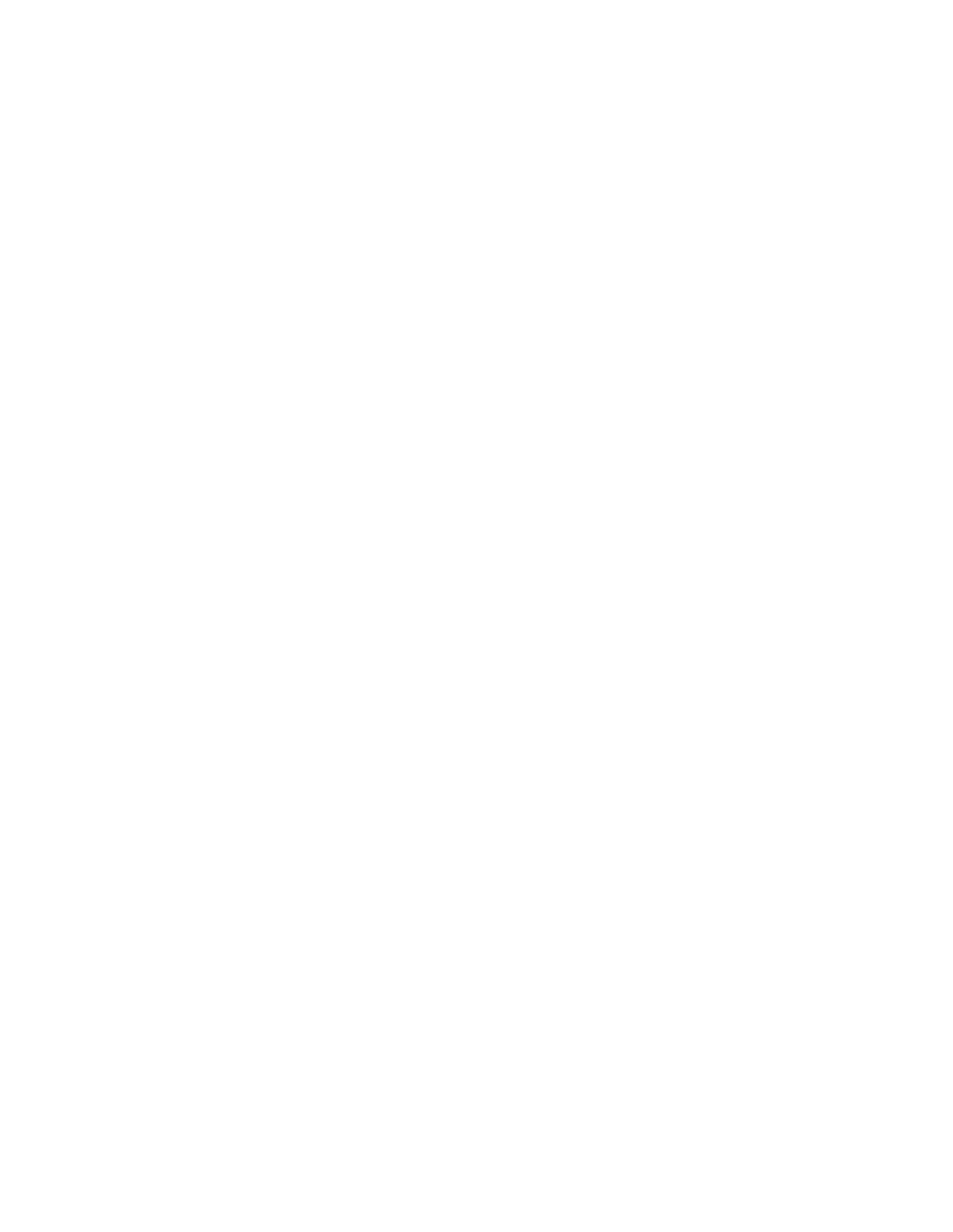North Dakota State Board of Accountancy MEETING NOTES: March 30, 2017

The meeting began at 11:02. Participants: Mike Schmitz, Faye Miller, Nikki Schmaltz, Peter Hoistad, Patrick Kautzman, Jim Abbott, Mandy Harlow

MINUTES. The January 26, 2017 minutes were approved (Motion: Faye; 2nd: Nikki; carried).

#### COMPLAINTS Case 2016-8 will be closed; the party has signed an agreement about advertising.

Case 2016-4 (Barbara Bohan). The Board agreed to issues a letter of reprimand, assess a \$200 fine, and publish the CPA's name within the board minutes (Motion: Pete; 2nd: Faye; carried).

Case 2017-3 will be closed (Motion: Pete; 2nd: Patrick; carried).

Case 2017-2 will be closed; the party has signed an agreement regarding advertising matter.

2017-4 will be closed (Motion: Pete; 2nd: Faye; carried).

Re. Case 2014-4, the accountant will attend the May meeting.

The group was informed of an attorney letter re. the soliciting of an accountant's former employer clients.

## OTHER BUSINESS

EXAM SCORE DELAY. The Board will look at credit extension on a case by case basis; candidates will be given a window of time to request consideration (Motion: Faye; 2nd: Pete; carried).

SPECIAL REQUEST. A request by Nadine Mansour, for credit extension, was denied (Motion: Pete; 2nd: Faye; carried).

JOINT MEETING. Mike Schmitz and Faye Miller will represent the Board, at the annual session with the CPA Society.

OTHER ITEMS

We will wait additional time for responses to our audit inquiries.

When a Board member is enlisted for complaint assistance, the President will be consulted.

There was no objection to addressing "nano learning" in May; Jim will raise the issues of 8 vs. 6 ethics CPE hours, and the effective date of the 120 hour CPE change.

ADJOURN: 12:22 PM

 $\overline{\phantom{a}}$ 

Secretary Date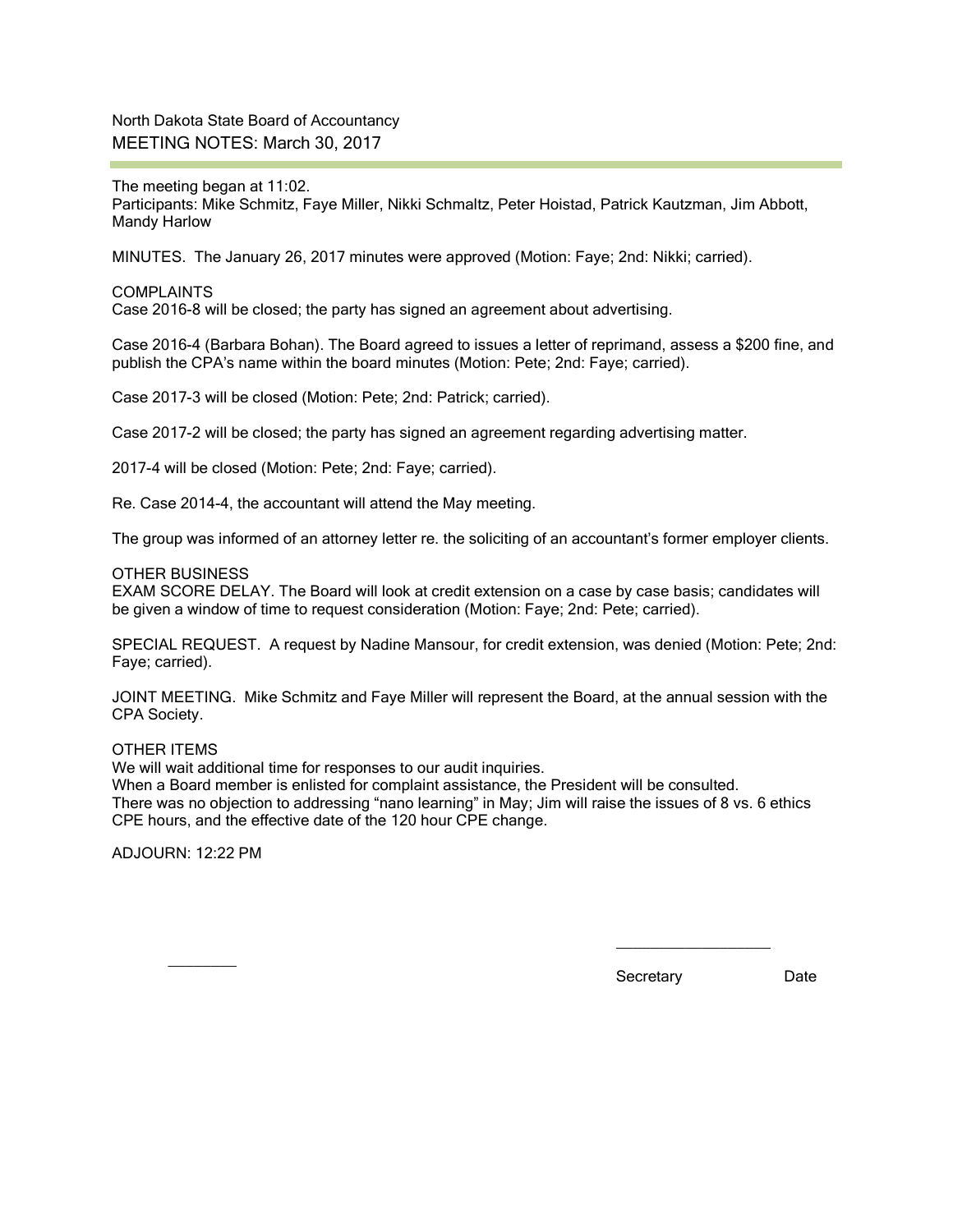North Dakota State Board of Accountancy MEETING NOTES: May 8, 2017

The meeting began at 11:29. Participants: Mike Schmitz, Faye Miller, Nikki Schmaltz, Peter Hoistad, Patrick Kautzman, Jim Abbott, Mandy Harlow

MINUTES (3-20-17). Approved [Motion: Faye; 2<sup>nd</sup>: Nikki; carried]. Jim will check the status of 2016-4 discipline.

#### FINANCIAL MATTERS.

The 3/31/17 financial statements were approved with the understanding that payroll tax liability needs to be checked [Motion: Nikki; 2<sup>nd</sup>: Patrick; carried]. Pete reported that he had suggested moving credit card receipt funds into 2 CDs.

Jim announced his plans to retire in late 2018. NASBA will consulted about how they see potential conflicts with the current shared resources approach of the Board and Society. Seeking AICPA input was also mentioned.

2014-4. The subject licensee met with the group from approx. 1 to 2 pm, sharing background and responding to questions from the group, then left the meeting. The group agreed to close the case, with no other action [Motion: Patrick; 2nd: Pete ; carried].

BUDGET. The budget was approved with changes {reducing reciprocal income \$2K; increasing staff services income \$3K, board expense \$2K, benefits \$6K, and consultants \$5K}; [Motion: Pete; 2<sup>nd</sup>: Nikki; carried].

A motion was made & withdrawn, to give 2 members the option to discuss future issues in the joint meeting and to agree on compensation.

AUDIT ISSUES. Pete will discuss concerns with the Auditor recognizing a material weakness related to staff preparation of financials, and fraud inquiries to the board.

### CONSUMER CONCERNS

2017-5 [Ken Bulie]. The licensee will be required to complete 8 hours of ethics CPE, by 12/31/17, with the matter published [Motion: Pete;  $2^{nd}$ : Patrick; carried]. An earlier motion to also require a \$200 fine was made by Faye, but died for lack of a second.

Jim reported on the pursuit of PTIN registrants claiming CPA status, but not licensed here.

### OTHER ITEMS

Pete reported on his review of the application process. Approved on motion by Faye;  $2^{nd}$ : Nikki; carried. A special request for extension of credit was denied [Motion: Pete; Faye; carried].

NEXT MEETING: July 19, in Fargo, at 11:30 am, at the office of Widmer Roel.

Staff left the session, and the group discussed staff compensation, agreeing to go with the ED's judgment, with adjustments in the range of 3.5 to 5% based on his recommendations. ED performance and succession was also discussed, and both areas will be discussed during the annual review.

ADJOURN: 4:15.

 $\overline{\phantom{a}}$ 

Secretary Date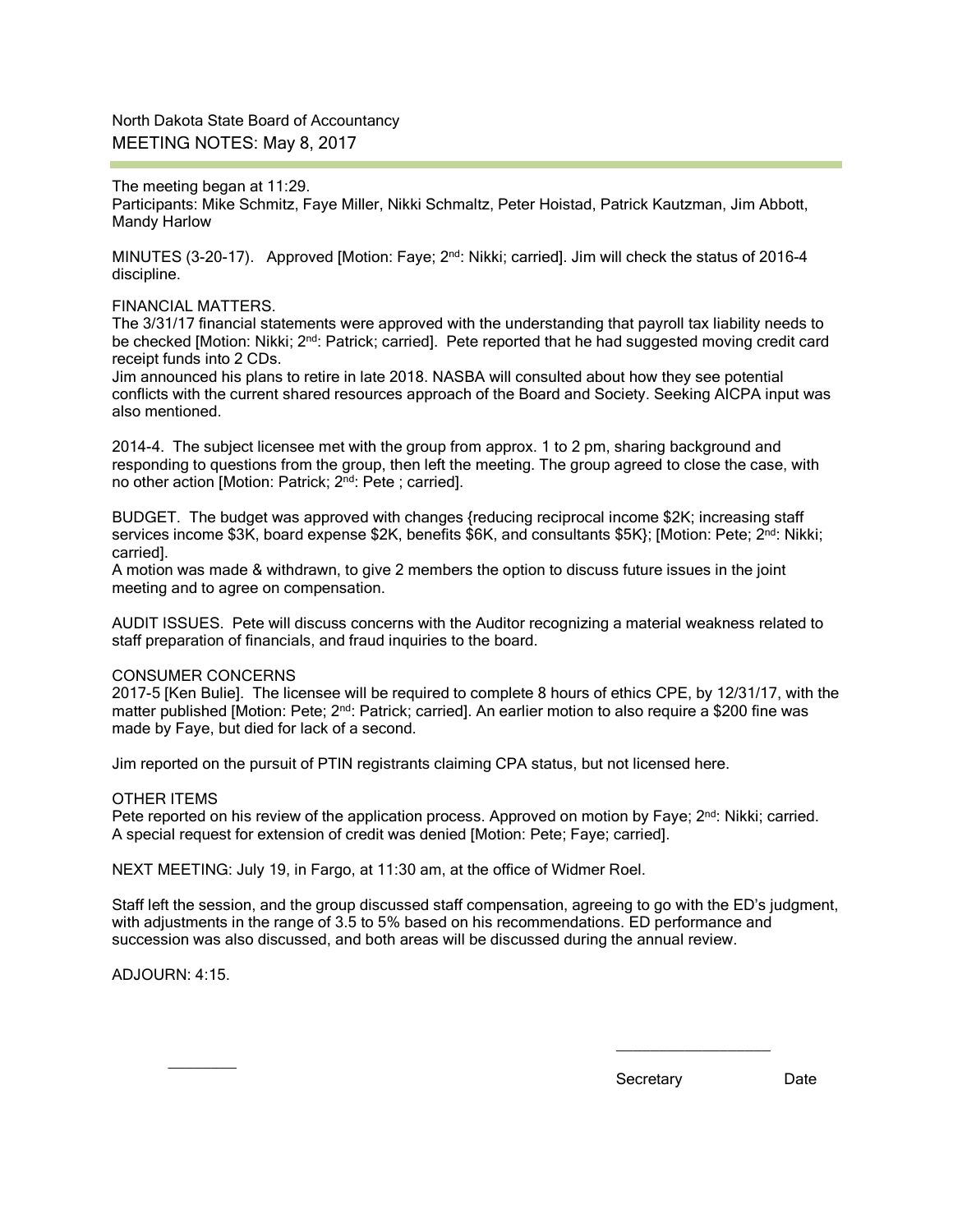North Dakota State Board of Accountancy MEETING NOTES: June 21, 2017 [by phone]

The meeting began at 1:03 pm.

Participants: Mike Schmitz, Faye Miller, Nikki Schmaltz, Peter Hoistad, Patrick Kautzman, Laura Adair, Jim Abbott, Mandy Harlow.

## PEER REVIEW CHANGES

The group agreed to send a response to the proposed changes [Motion: Pete;  $2^{nd}$ : Faye; carried]. There was discussion about the draft letter's focus re. the staff-CPA requirement. Since this is from the Board, it should reflect a regulatory view, and talk in terms of possible impact of the requirement – AE consolidation and decreased timeliness and depth than the current program. Mike was authorized to submit a revised letter reflecting the group discussion [Motion: Pete; 2<sup>nd</sup>: Patrick; carried].

#### UAA TITLES LANGUAGE

Mike was authorized to send the draft letter, with revisions, opposing changes in the UAA title language [Motion: Pete; 2<sup>nd</sup>: Nikki; carried].

#### FUTURE STAFFING

Faye and Mike met with Dan Dustin and Ken Bishop during the NASBA Regional, and obtained some feedback.

Dan Dustin will be at the July 19 meeting, plus another staff member talking about available resources. Jim will send a pro forma to the group.

### LEGISLATIVE STUDY

Questions were raised about the study bill about state boards (from the Legislative session) -- its impact on us and our staffing decisions. One point made was that the more associated the board is with a lobbying / profession support association, the more at risk we would be. It is acceptable for the Board to reimburse and attendee for an upcoming regulatory conference.

ADJOURNED: 2:03, following motion by Nikki; 2nd by Pete.

 $\frac{1}{2}$ 

Secretary Date

 $\_$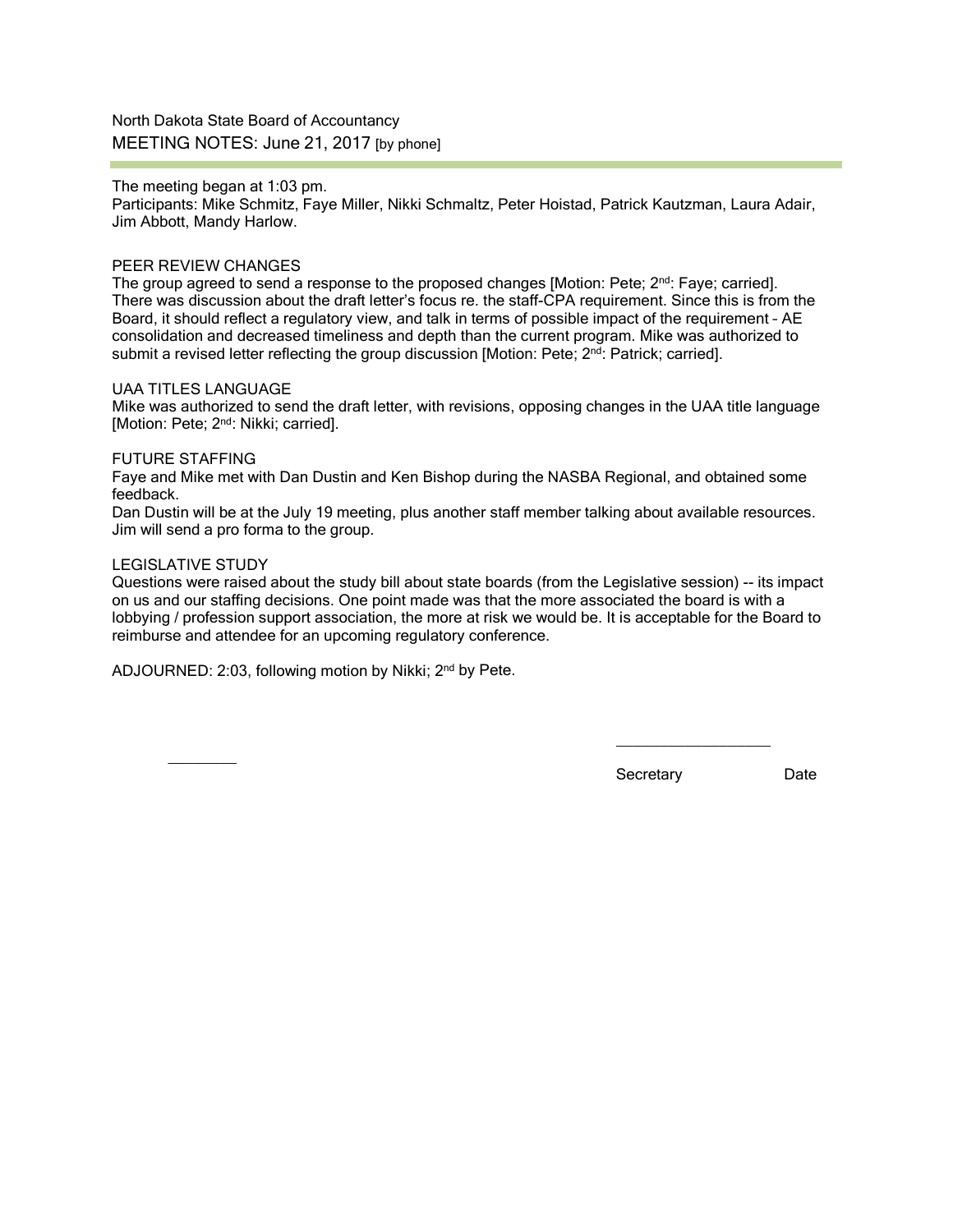PRESENT: Mike Schmitz, Faye Miller, Laura Adair, Pete Hoistad, Patrick Kautzman, Mandy Harlow, & Jim Abbott.

Other participants: Dan Dustin and Pat Hartman of NASBA, Steve Britsch (NDCPAS).

NASBA UPDATE (11:13): Dan and Pat shared a services, activities and regulation update. Regular business followed.

- MINUTES (May 8 & June 21): Approved, with the addition of a licensee name in the May 8 complaint section [Motion: Pete; 2<sup>nd</sup>: Patrick; carried].
- OFFICER SELECTION. Mike will remain as president [Motion: Pete; 2<sup>nd</sup>: Patrick seconded; carried]. Pete will remain as Secretary [Motion: Patrick; 2<sup>nd</sup>: Laura; carried].

## FINANCIAL

The June 30<sup>th</sup> financial statements were accepted [Motion: Pete; 2<sup>nd</sup>: Patrick; carried]. Pete reported on his more extensive oversight work conducted this time. He had visited with last year's auditor about Board concerns. The Overmoe Nelson firm will be contacted about conducting the 6-30-17 audit [Motion: Pete; 2<sup>nd</sup>: Faye; carried].

#### RULE CHANGES

Steve Britsch shared comments for the CPA Society on the idea of requiring equal levels of CPE for nonpublic and public CPAs. He also mentioned the Board's decision to have a separate ED, but being open to share other resources. Jim went through various highlighted areas in the rule change draft. Items to be changed:

- **removing the office address and CGMA language**
- add abbreviations and acronyms in 3-1-2-2
- $\blacksquare$  rewording in 3-1-3-2
- changing the fee ceiling for reapplication, to \$100
- rewording in 3-2-2-1, paragraph 2
- rewording in 3-2-2-4, about a July 1-31 conditional July licensure for those filing and paying by July 31
- changing various references to hours, to "credit hours"
- changing the ethics CPE requirement to 6 hours
- in 3-3-1-1, revise wording so that the 20 hour minimum is required in the year July 1, 2021 to June 30, 2022
- **•** revisions may be needed in 3-3-1-3, to agree with the 120 CPE dates
- $\blacksquare$  deleting 3-3-2-5
- **revising 3-3-1-2, regarding how CPE is measured**

The group will meet by phone in August, to approve the rule change proposals for exposure / adoption.

### CONSUMER CONCERNS

2017-5. Jim notified the group that the accountant had agreed to the measures proposed by the Board. 2017-6 and 2017-7. There was no objection to closing these two files.

Two other items were mentioned, with no additional action initiated – one matter was passed on to the Texas Board, the other related to unwanted email possibly related to multiple names being visible in an email.

### FUTURE PLANNING

The group discussed aspects of future office operations. Staff will prepare details about the various tasks involved in the operation of the Board.

NEXT MEETING: October 18th, 11:15 at the Bismarck Widmer Roel office.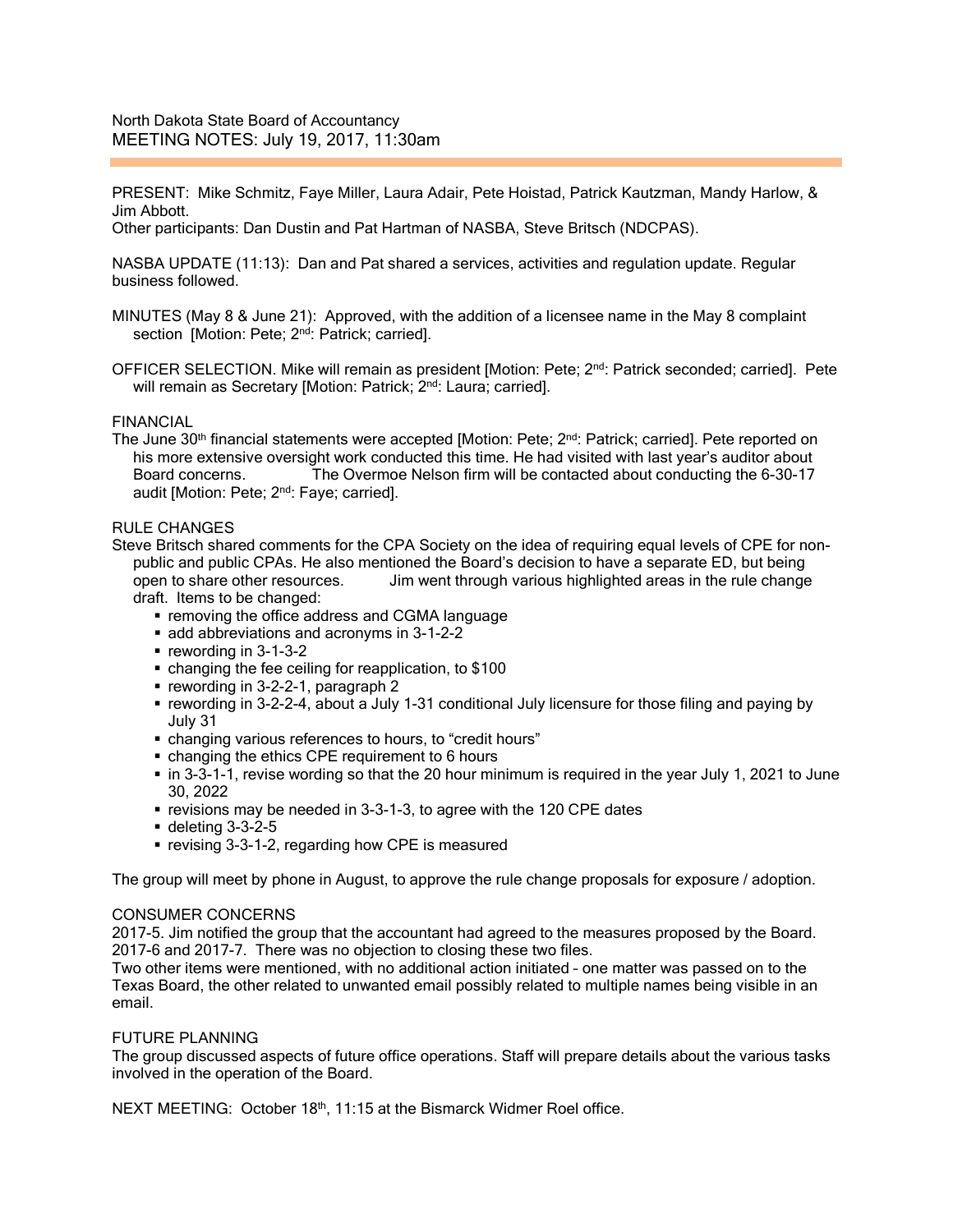ADJOURNED: at approx. 4:20 pm

 $\overline{\phantom{a}}$ 

Secretary Date

 $\_$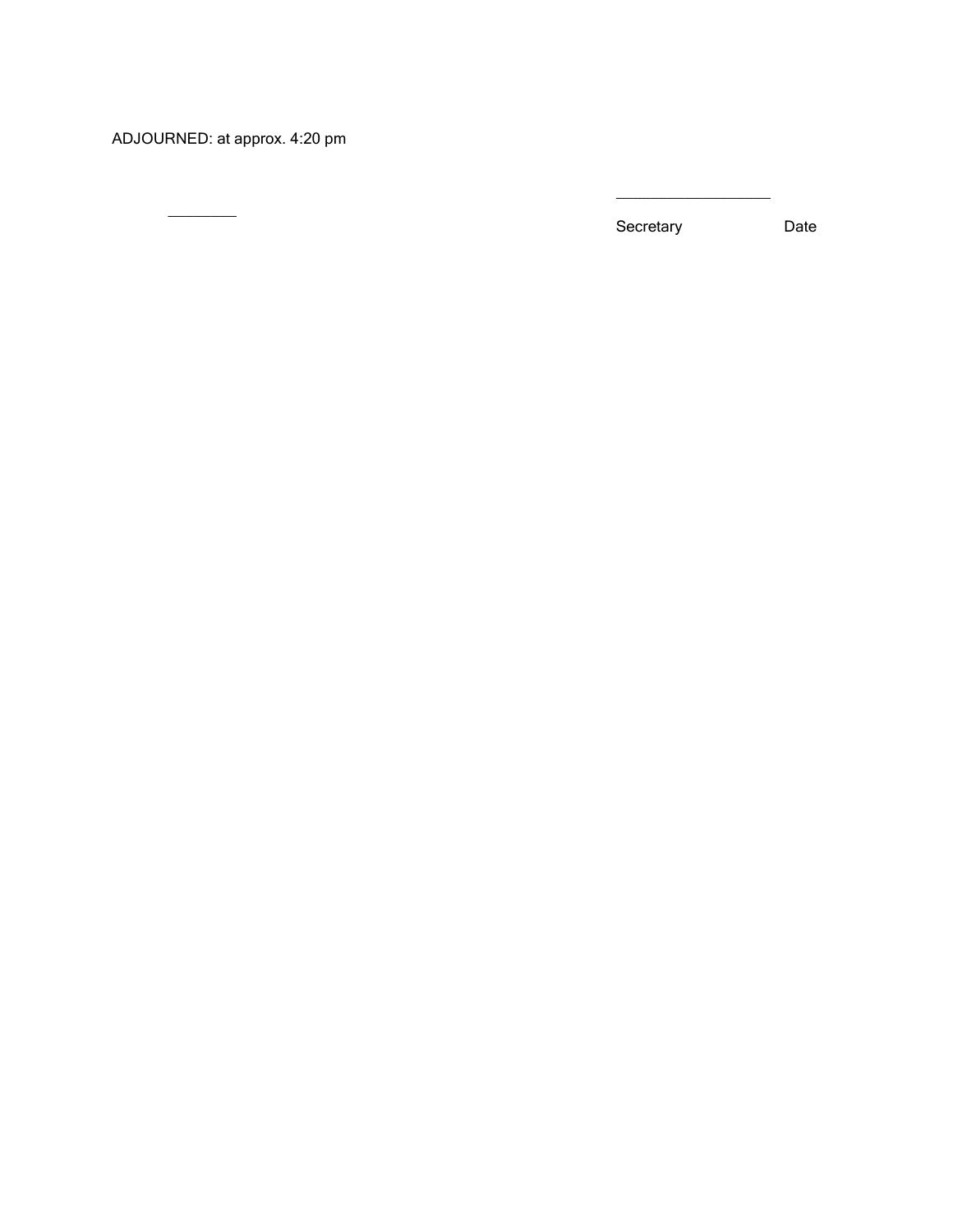North Dakota State Board of Accountancy MEETING NOTES: Aug. 22, 2017, 9:30 am

PRESENT: Mike Schmitz, Faye Miller, Laura Adair, Pete Hoistad, Patrick Kautzman, Mandy Harlow, & Jim Abbott.

STARTED: 9:32 am

# RULE CHANGES

Various final edits were agreed:

Page 2. Keep number 6; only remove address

Page 4. Remove "if warranted"

Page 9. Add "audit" to the listed qualifying experience areas

Page 10. Effective Date. Remove first 2 lines; start sentence with "one hundred twenty".

- Page 12. Board may seek guidance. The section will be kept, but refer generally to organizations and individuals.
- There was discussion re. inclusion of dates and reducing CPE retention time, but changes were not made.

Pete moved to have the ED begin the rule exposure process, including the changes made today; Seconded by Faye; carried unanimous. Jim reviewed the rule exposure / adoption process.

#### COMPLAINT

2017-8. Jim briefed the group on the situation; the subject was not a CPA. There was no objection to closing the matter.

Brief discussion about the staffing analysis that had been provided.

ADJOURNED: 10:32

 $\overline{\phantom{a}}$ 

Secretary Date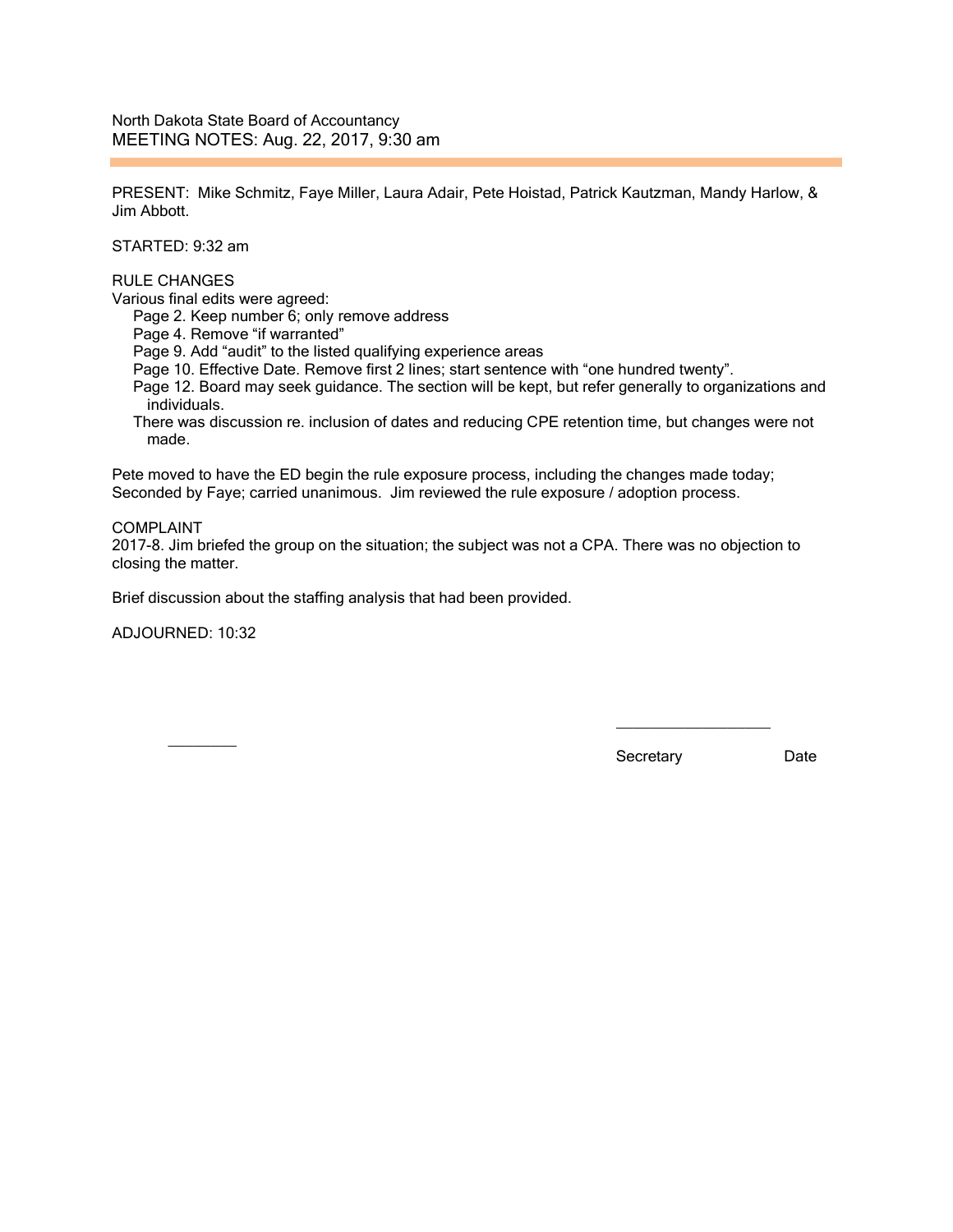PRESENT: Pete Hoistad, Mike Schmitz, Faye Miller, Patrick Kautzman, Laura Adair, Jim Abbott, Mandy Harlow. Tashana Roberts was present for the first item of business.

SPECIAL REQUEST. Roberts wished to have a refund of 2 exam fees, and explained her situation. The Board approved return of all fees NASBA can refund [Motion: Pete; 2<sup>nd</sup>: Laura; carried by unanimous roll call vote].

MINUTES (7/19/17 AND 8/22/17). Approved [Motion: Patrick; 2<sup>nd</sup>: Pete; carried via unanimous roll call vote].

FINANCIALS (8/31/17). After questions, the financials were approved [Motion: Pete;  $2<sup>nd</sup>$ : Patrick; carried on unanimous roll call vote]. The \$43 PERS payable will be taken care of. Mike requested the September statements be sent. The Bank of ND will be contacted about an address change for Pete.

# RULE CHANGES.

Mike recapped the Bismarck hearing. The NDCPAS requested a formal response to their letter presented at the hearing. All the submitted oral and written comments were separately addressed, with various comments shared; the related notes will be shared with Mike, prior to being sent onward.

A motion was made to adopt the proposed rules, provided they are approved by the AG [Motion: Pete;  $2^{nd}$ : Faye; carried by unanimous roll vote]. It was suggested to check how many nonpublic CPAs have 120 CPE credits.

# REINSTATEMENTS / SPECIAL APPLICATION ISSUES

Reinstatement was approved for Shelly Kegley, Kelly Fritel, and Mohamed Abdelbarry [Motion: Faye;  $2^{nd}$ : Pete; carried by unanimous roll vote]. Credit extensions were denied for Rebecca Lucke and Casey Pederson [Motion: Pete;  $2^{nd}$ : Faye; carried by unanimous roll vote].

# COMPLAINTS

2017-9 involved non-licensees. Such matters will not be brought to the Board in the future, unless it were to involve improper use of terms. 2017-10 will be monitored (involves an indictment). Various PTIN-related cases had been explored. Jim suggested not pursuing this avenue in the future. A better approach was considered to be checking the non-public CPAs with a PTIN who may be providing tax services without adequate CPE.

An analysis of the PTIN list against nonpublic accountants will be conducted.

2017-4 had been closed earlier, but additional accusation had been received from the complainant. However he did not provide any documentation or further contact. It will be left closed.

Another matter involves a sole practitioner with a serious health issue. We will notify the firm of the matter, but not take further action, check on how they're keeping up with the workload, and clarify that returns should not be signed as the CPA firm.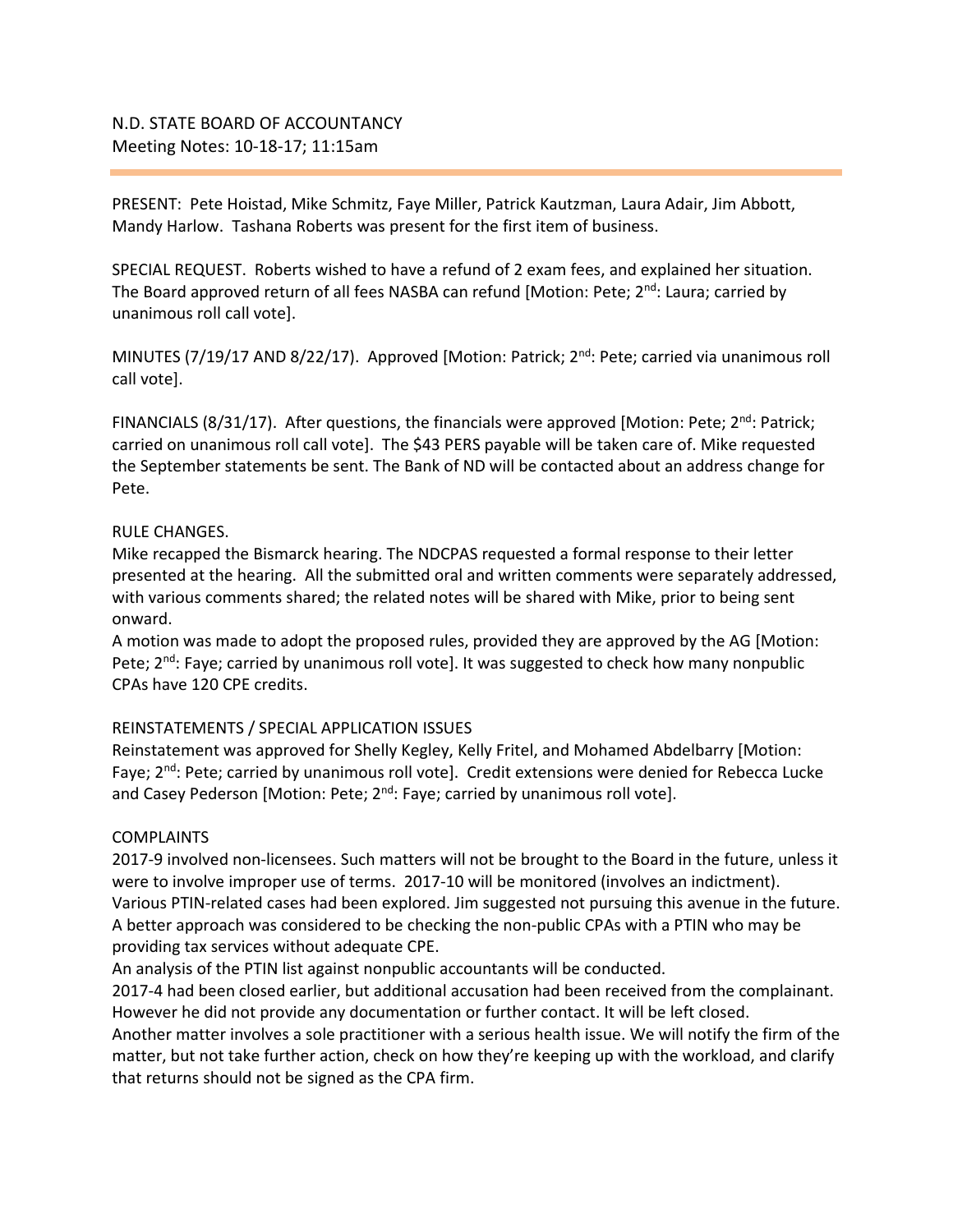FUTURE PLANNING

The group discussed the question of whether to continue sharing resources with the Society. It was decided the Board will seek a separate location, and inform the Society that we prefer to fully separate operations [Motion: Pete; 2<sup>nd</sup>: Faye; carried by unanimous roll vote]. The sentiment of the group was to have 2 full time staffers.

There has been an offer to buy our office furniture; the Board supported the sale.

Jim will work with Mike developing the 2 job descriptions, and announcement, and a calendar. These will be discussed in December. June 30 was suggested as a good date for separating most of the payroll, other than Jim.

NEXT MEETING: Dec 8, 10 am, at Eide Bailly, Fargo.

ADJOURNED at 3:10 [Motion: Pete; 2<sup>nd</sup>: Patrick].

 $\overline{\phantom{a}}$ 

Secretary Date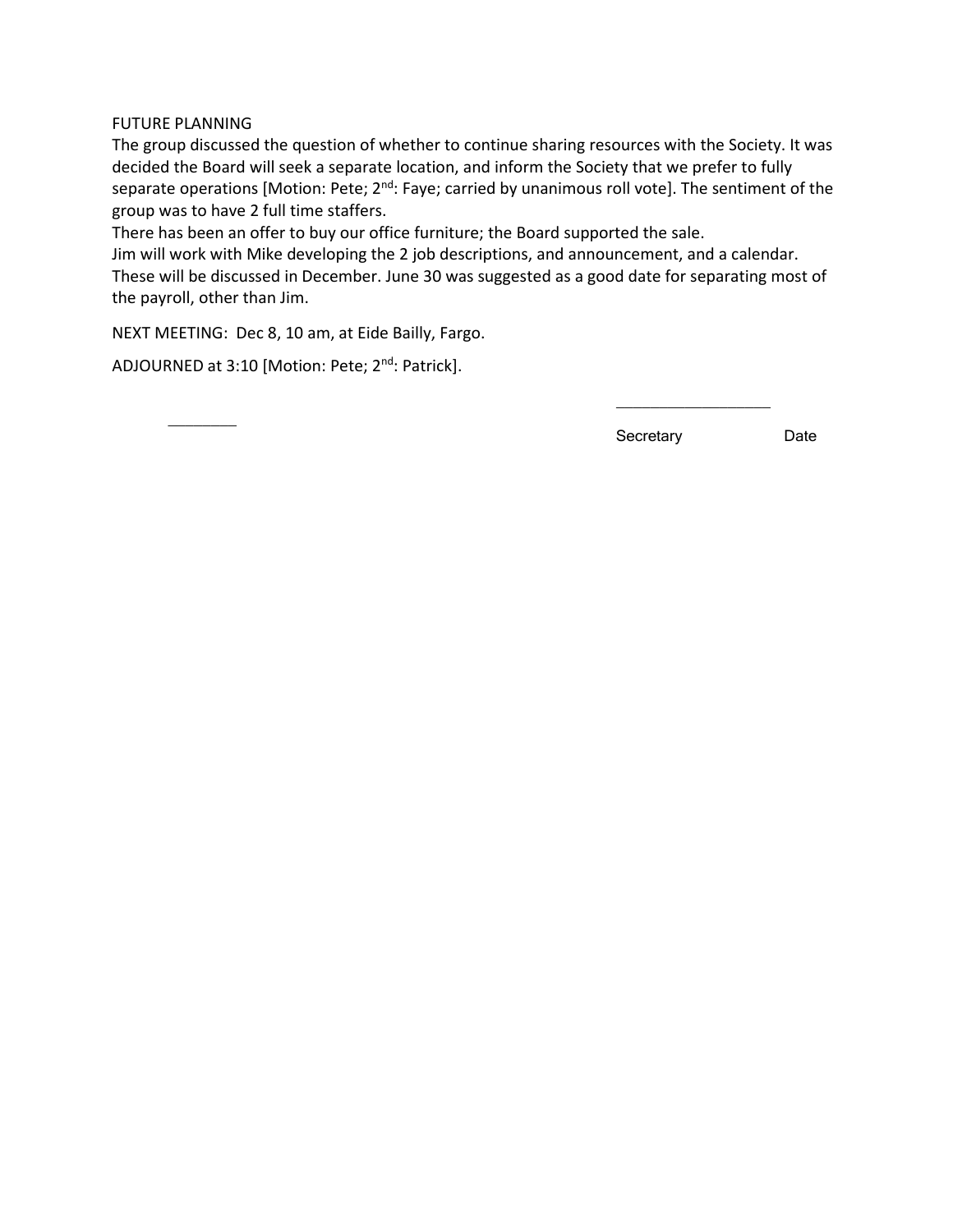PRESENT: Pete Hoistad, Mike Schmitz, Faye Miller, Patrick Kautzman, Laura Adair, Jim Abbott, Mandy Harlow.

MINUTES (10/18/17): Approved [Motion: Pete; 2<sup>nd</sup>: Faye; carried].

FINANCIALS (10/31/17): Accepted [Motion: Patrick; 2<sup>nd</sup>: Laura; carried]. Mike commented on assisting the auditor with a footnote and a "subsequent event disclosure (re. separation of the offices).

# RULE CHANGES

The proposed rules are with the AG's Office. Various CPA comments were shared. Information had been prepared for the future Rules Committee meeting; non-public CPE details will be added. A list of the various rule change notices will be sent to the group. Suggested: adding the publication cost to the Rule Committee meeting notes; including a bright notice with the renewal notice about the future CPE changes.

# FUTURE PLANNING

- a. Job descriptions. Mike had circulated information to the group. Second review and database familiarity will be added. Rewording will be done: item 12 (using "Manage …"); "reporting to the 5 member Board"; item 12 moved to the  $2^{nd}$  position; "participation" added to item 1.
- b. Location search. Jim updated the group, and shared selection criteria. Pete will assist in the process. The target is to review finalist options in February, with a July 1 relocation.
- c. Allocating equipment. Staff will handle the division. An estimate will be obtained for scanning the CPA files. We will also ask Vaaler Insurance about the level of incentive involved in an early move. The database will be split with other-company information being purged from each copy of the database. Jim encouraged a Sept. 30<sup>th</sup> payroll split, rather than June 30; he will contact PERS about the staff impact of different split dates.

REINSTATEMENT was approved for Longjua Shen and Mabel Imala [Motion: Patrick;  $2^{nd}$ ; Pete; carried]

2018 MEETINGS were set: 2/15 Bismarck, 4/19 (Fargo), 7/24 (Bismarck), 10/18 (Fargo), 12/4 (Bismarck).

# **COMPLAINTS**

2017-12. Jim reported on follow-up; the case was closed [Motion: Laura;  $2<sup>nd</sup>$ : Patrick; carried unanimous].

2017-10. The matter is being addressed in court early next year.

2016-4. Jim updated the group about recent correspondence.

2017-13. There was some discomfort with anonymous complaints, and Jim will draft related policy. One of the CPA responses hasn't been received yet. Mike will make an inquiry of the DFI.

2017-4. Jim will draft a letter for review by Pete, indicating we feel the CPA stepped overstepped the ethics code, and corresponded in an unacceptable manner; 4 hours of ethics CPE will be proposed; legal counsel will be copied [Motion: Patrick; 2<sup>nd</sup>: Faye; carried unanimous].